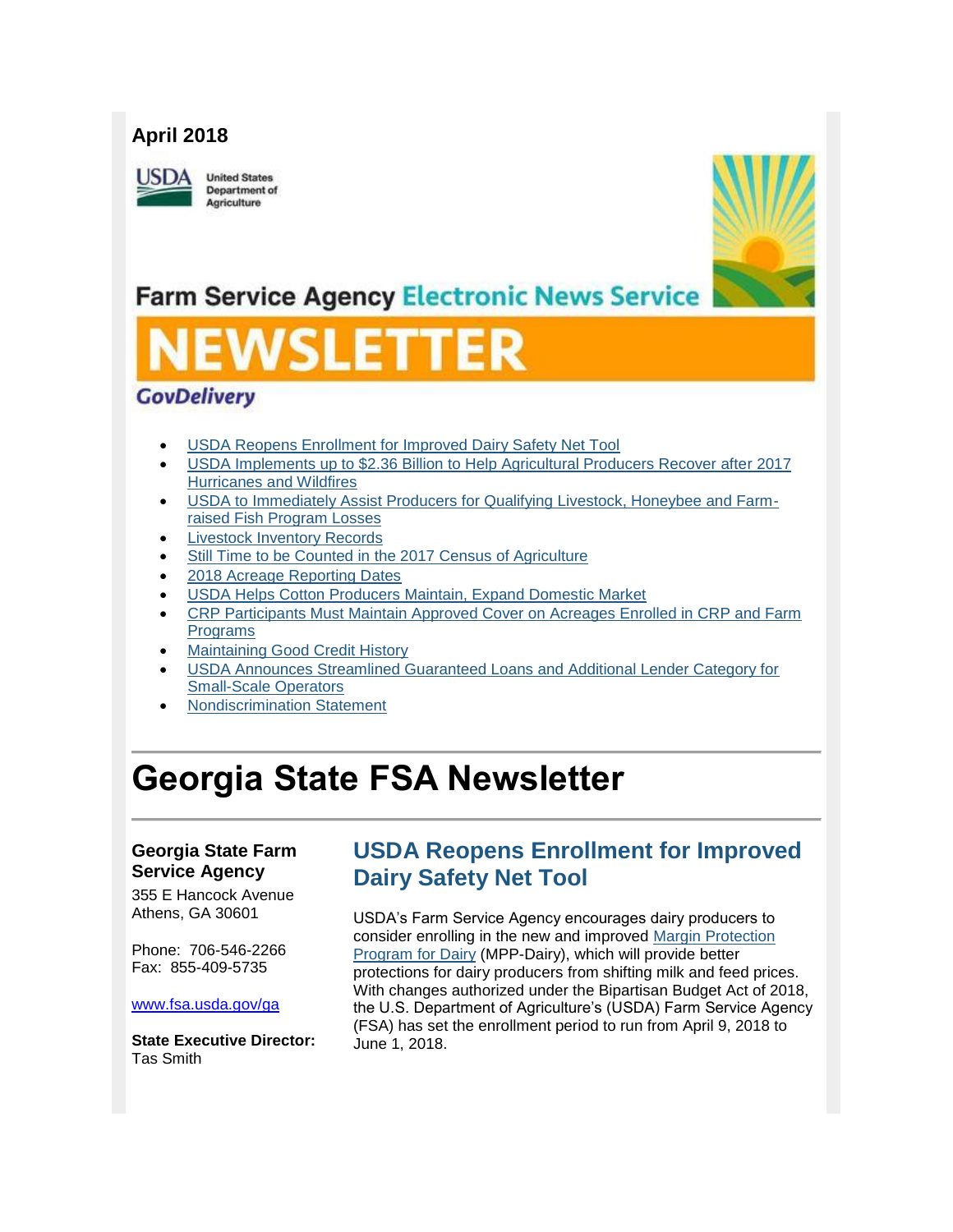#### **State Committee:**

L.G. (Bo) Herndon, Jr. Meredith McNair Rogers Donnie Smith

**Administrative Officer:** Dianne R. Westmoreland

#### **Farm Loan Chief:**

Robert Tyson

**Farm Programs Chief:** Brett Martin

#### **Public Affairs/Outreach:** Neal Leonard

To find contact information for your local office go to [www.fsa.usda.gov/ga](http://www.fsa.usda.gov/ga)

#### **About the Program:**

The program protects dairy producers by paying them when the difference between the national all-milk price and the national average feed cost (the margin) falls below a certain dollar amount elected by the producer.

Changes include:

- Calculations of the margin period is monthly rather than bimonthly.
- Covered production is increased to 5 million pounds on the Tier 1 premium schedule, and premium rates for Tier 1 are substantially lowered.
- An exemption from paying an administrative fee for limited resource, beginning, veteran, and disadvantaged producers. Dairy operators enrolled in the previous 2018 enrollment period that qualify for this exemption under the new provisions may request a refund.

Dairy operations must make a new coverage election for 2018, even if you enrolled during the previous 2018 signup period. Coverage elections made for 2018 will be retroactive to January 1, 2018. All dairy operations desiring coverage must sign up during the enrollment period and submit an appropriate form (CCC-782) and dairy operations may still "opt out" by not submitting a form. All outstanding balances for 2017 and prior years must be paid in full before 2018 coverage is approved.

Dairy producers can participate in FSA's MPP-Dairy or the Risk Management Agency's Livestock Gross Margin Insurance Plan for Dairy Cattle (LGM-Dairy), but not both**.** During the 2018 enrollment period, only producers with an active LGM-Dairy policy who have targeted marketings insured in 2018 months will be allowed to enroll in MPP-Dairy by June 1, 2018; however, their coverage will start only after active target marketings conclude under LGM-Dairy.

USDA has a web tool to help producers determine the level of coverage under the MPP-Dairy that will provide them with the strongest safety net under a variety of conditions. The online resource, which will be updated and available by April 9 at [www.fsa.usda.gov/mpptool,](http://www.fsa.usda.gov/mpptool) allows dairy farmers to quickly and easily combine unique operation data and other key variables to calculate their coverage needs based on price projections. Producers can also review historical data or estimate future coverage based on data projections. The secure site can be accessed via computer, smartphone, tablet or any other platform.

USDA is mailing postcards advising dairy producers of the changes. For more information, visit [www.fsa.usda.gov/dairy](http://www.fsa.usda.gov/dairy) or contact your [local USDA service center.](http://offices.usda.gov/)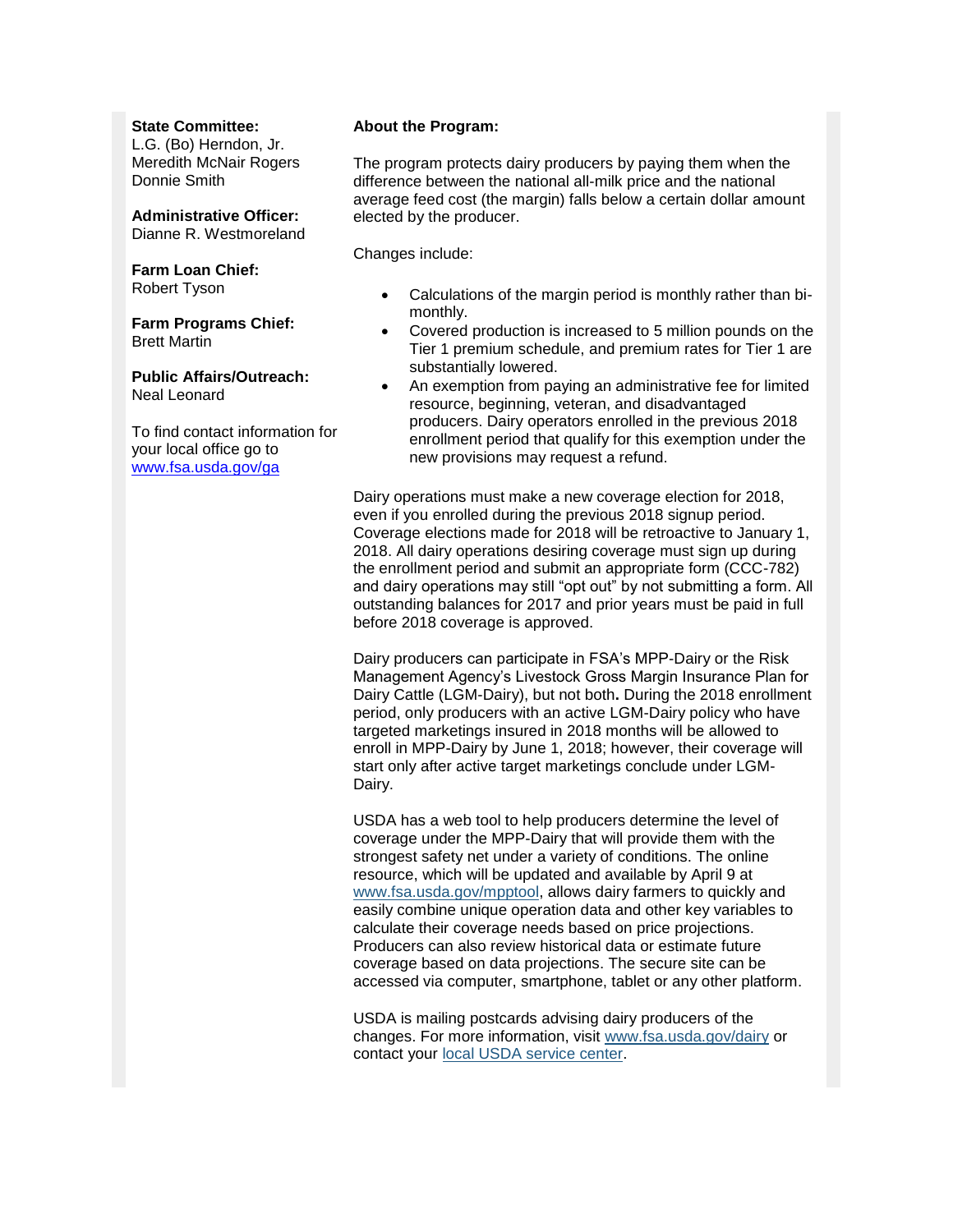## <span id="page-2-0"></span>**USDA Implements up to \$2.36 Billion to Help Agricultural Producers Recover after 2017 Hurricanes and Wildfires**

#### **2017 Wildfires and Hurricanes Indemnity Program to Aid Recovery in Rural Communities**

The U.S. Department of Agriculture (USDA) will make disaster payments of up to \$2.36 billion, as provided by Congress, to help America's farmers and ranchers recover from hurricanes and wildfires. The funds are available as part of the new 2017 Wildfires and Hurricanes Indemnity Program (2017 WHIP). Sign-up for the new program, authorized by the Bipartisan Budget Act of 2018, will begin no later than July 16.

USDA's [Farm Service Agency](https://www.fsa.usda.gov/programs-and-services/conservation-programs/emergency-conservation/index) (FSA) will make these disaster payments to agricultural producers to offset losses from hurricanes Harvey, Irma and Maria and devastating wildfires. The 2017 calendar year was a historic year for natural disasters, and this investment is part of a broader suite of programs that USDA is delivering to rural America to aid recovery. In total, the Act provided more than \$3 billion in disaster relief by creating new programs, and expediting or enhancing payments for producers.

#### **About 2017 WHIP Disaster Payments**

The new 2017 WHIP will provide significant disaster assistance and be guided by the following principles:

- Eligibility will be limited to producers in counties that experienced hurricanes or wildfires designated as presidentially-declared disasters in 2017;
- Compensation determined by a producer's individual losses rather than an average of losses for a particular area (where data is available);
- Producers who purchased higher levels of risk protection, such as crop insurance and noninsured crop disaster assistance program, will receive higher payments;
- Advance payments up to 50 percent; and
- A requirement that payment recipients obtain future risk protection.

#### **Other USDA Disaster Assistance**

WHIP disaster payments are being issued in addition to payments through our traditional programs, some of which obtained increased funding or had amendments made by the Act to make the programs more responsive, including the [Emergency Conservation Program,](https://www.fsa.usda.gov/programs-and-services/conservation-programs/emergency-conservation/index) [Emergency](https://www.nrcs.usda.gov/wps/portal/nrcs/main/national/programs/landscape/ewpp/)  [Watershed Protection Program,](https://www.nrcs.usda.gov/wps/portal/nrcs/main/national/programs/landscape/ewpp/) [Emergency Assistance for Livestock, Honeybees and Farm-raised](https://www.fsa.usda.gov/programs-and-services/disaster-assistance-program/emergency-assist-for-livestock-honey-bees-fish/index)  [Fish Program,](https://www.fsa.usda.gov/programs-and-services/disaster-assistance-program/emergency-assist-for-livestock-honey-bees-fish/index) [Tree Assistance Program](https://www.fsa.usda.gov/programs-and-services/disaster-assistance-program/tree-assistance-program/index) and [Livestock Indemnity Program.](https://www.fsa.usda.gov/programs-and-services/disaster-assistance-program/livestock-indemnity/index)

During 2017, the U.S. experienced a historic year of weather-related disasters, with an economic impact totaling more than \$300 billion. In total, the United States was impacted by 16 separate billion-dollar disaster events including: three tropical cyclones, eight severe storms, two inland floods, a crop freeze, drought and wildfire. More than 25 million people – almost eight percent of the population – were affected by major disasters.

#### **More Information**

FSA will distribute more information on how producers can file claims for WHIP disaster payments at a later date. For questions on how to establish farm records to be prepared when WHIP disaster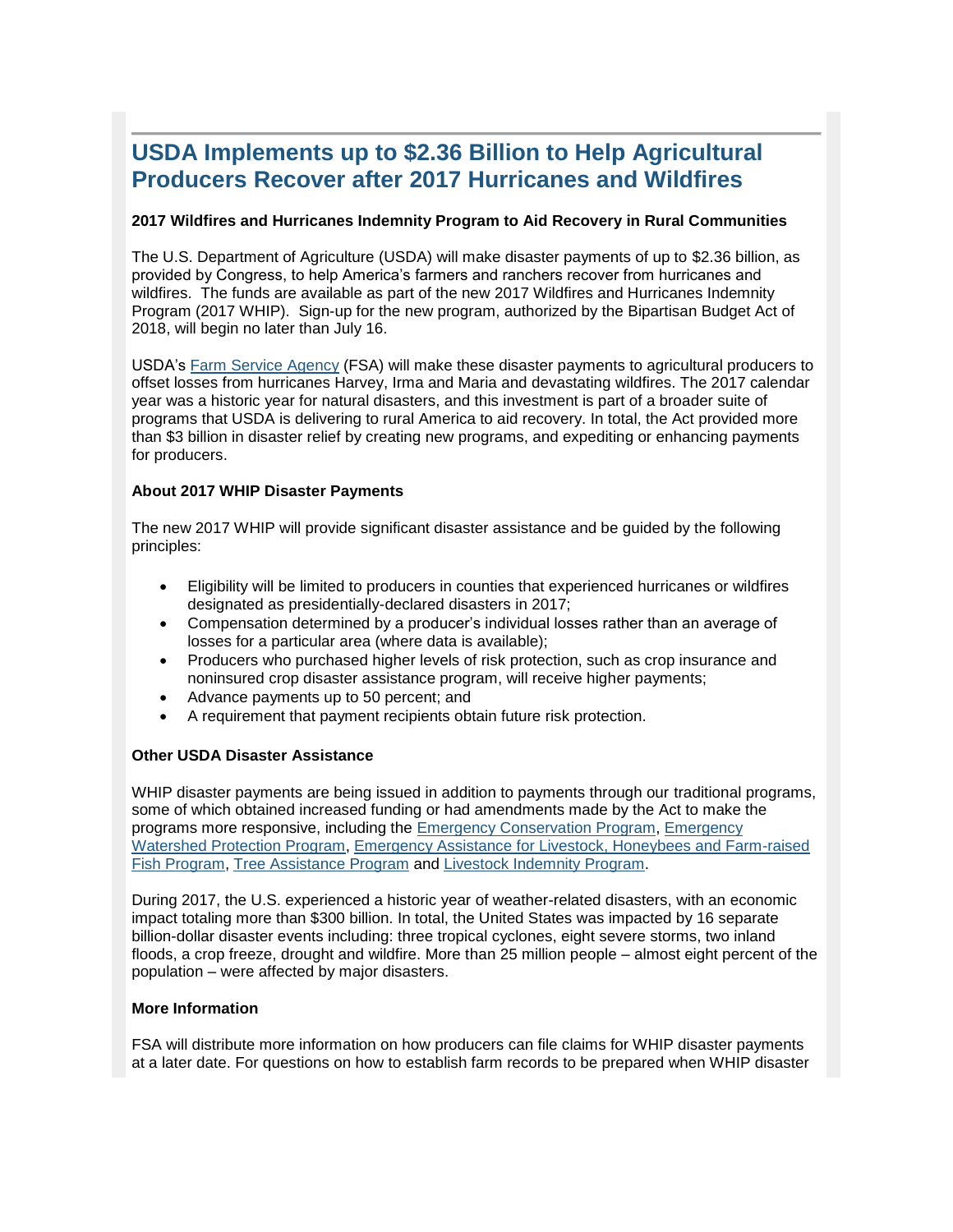signup begins, or to learn about other disaster assistance programs, producers are asked to contact their [local USDA service center.](https://www.farmers.gov/service-locator?field_counties_served_target_id=All)

## <span id="page-3-0"></span>**USDA to Immediately Assist Producers for Qualifying Livestock, Honeybee and Farm-raised Fish Program Losses**

\$34 Million in Payments for 2017 Losses Part of Broad Suite of Programs Aiding Ag Operations

USDA will issue \$34 million to help agricultural producers recover from 2017 natural disasters through the [Emergency Assistance for Livestock, Honeybees and Farm-raised Fish Program](https://www.fsa.usda.gov/programs-and-services/disaster-assistance-program/emergency-assist-for-livestock-honey-bees-fish/index) (ELAP), which covers losses not covered by certain other USDA disaster assistance programs. These payments are being made available today, and they are part of a broader USDA effort to help producers recover from hurricanes Harvey, Irma and Maria, wildfires and drought. A large portion of this assistance will be made available in [federally designated disaster areas.](https://www.fsa.usda.gov/Assets/USDA-FSA-Public/usdafiles/FactSheets/2017/emergency_disaster_designation_and_declaration_process_oct2017.pdf)

ELAP aims to help eligible producers of livestock, honeybees and farm-raised fish for losses due to disease, certain adverse weather events or loss conditions, including blizzards and wildfires, as determined by the Secretary. ELAP assistance is provided for losses not covered by other disaster assistance programs such as the [Livestock Forage Disaster Program \(LFP\)](https://www.fsa.usda.gov/programs-and-services/disaster-assistance-program/livestock-forage/index) and the [Livestock](https://www.fsa.usda.gov/programs-and-services/disaster-assistance-program/livestock-indemnity/index)  [Indemnity Program \(LIP\).](https://www.fsa.usda.gov/programs-and-services/disaster-assistance-program/livestock-indemnity/index)

The increased amount of assistance through ELAP was made possible by the Bipartisan Budget Act of 2018, signed earlier this year. The Act amended the 2014 Farm Bill to enable USDA's [Farm](https://www.fsa.usda.gov/programs-and-services/conservation-programs/emergency-conservation/index)  [Service Agency](https://www.fsa.usda.gov/programs-and-services/conservation-programs/emergency-conservation/index) (FSA) to provide assistance to producers without an annual funding cap and immediately for 2017. It also enables FSA to pay ELAP applications as they are filed for 2018 and subsequent program years.

#### **Other USDA Disaster Assistance Programs**

The Act removed program year payment limitations and increased the acreage cap for the [Tree](https://www.fsa.usda.gov/programs-and-services/disaster-assistance-program/tree-assistance-program/index)  [Assistance Program](https://www.fsa.usda.gov/programs-and-services/disaster-assistance-program/tree-assistance-program/index) (TAP), a nationwide program that provides owners of orchards, vineyards and nurseries with cost share assistance to replant eligible trees, bushes, and vines following a natural disaster. For example, the program will help owners of citrus groves in Florida, avocado trees in California, coffee plantations in Puerto Rico and vineyards reduce the cost of replanting, and speed recovery from the loss of fruit and nut trees, bushes, and vines.

Prior to the Act, there was a combined program year payment limitation of \$125,000 for ELAP, LIP and LFP per person or legal entity. The Tree Assistance Program (TAP) had its own \$125,000 payment limitation. The Act removed the program year per person and legal entity payment limitation for LIP and TAP. As a result of the Act, a \$125,000 per person and legal entity single payment limitation applies to the total amount of program year payments received under both ELAP and the [Livestock Forage Disaster Program](https://www.fsa.usda.gov/programs-and-services/disaster-assistance-program/livestock-forage/index) (LFP) and program payments under LIP and TAP no longer have payment limits.

Under the updated program, as amended by the Act, growers are eligible to be partly reimbursed for losses on up to 1,000 acres per program year, double the previous acreage limit of 500 acres.

In total, it is estimated that the Act will enable USDA to provide more than \$3 billion in disaster assistance, including the \$2.36 billion announced last week to be made available through FSA's new 2017 Wildfires and Hurricanes Indemnity Program. This includes \$400 million made available for the [Emergency Conservation Program,](https://www.fsa.usda.gov/programs-and-services/conservation-programs/emergency-conservation/index) which helps farmers and ranchers repair damage to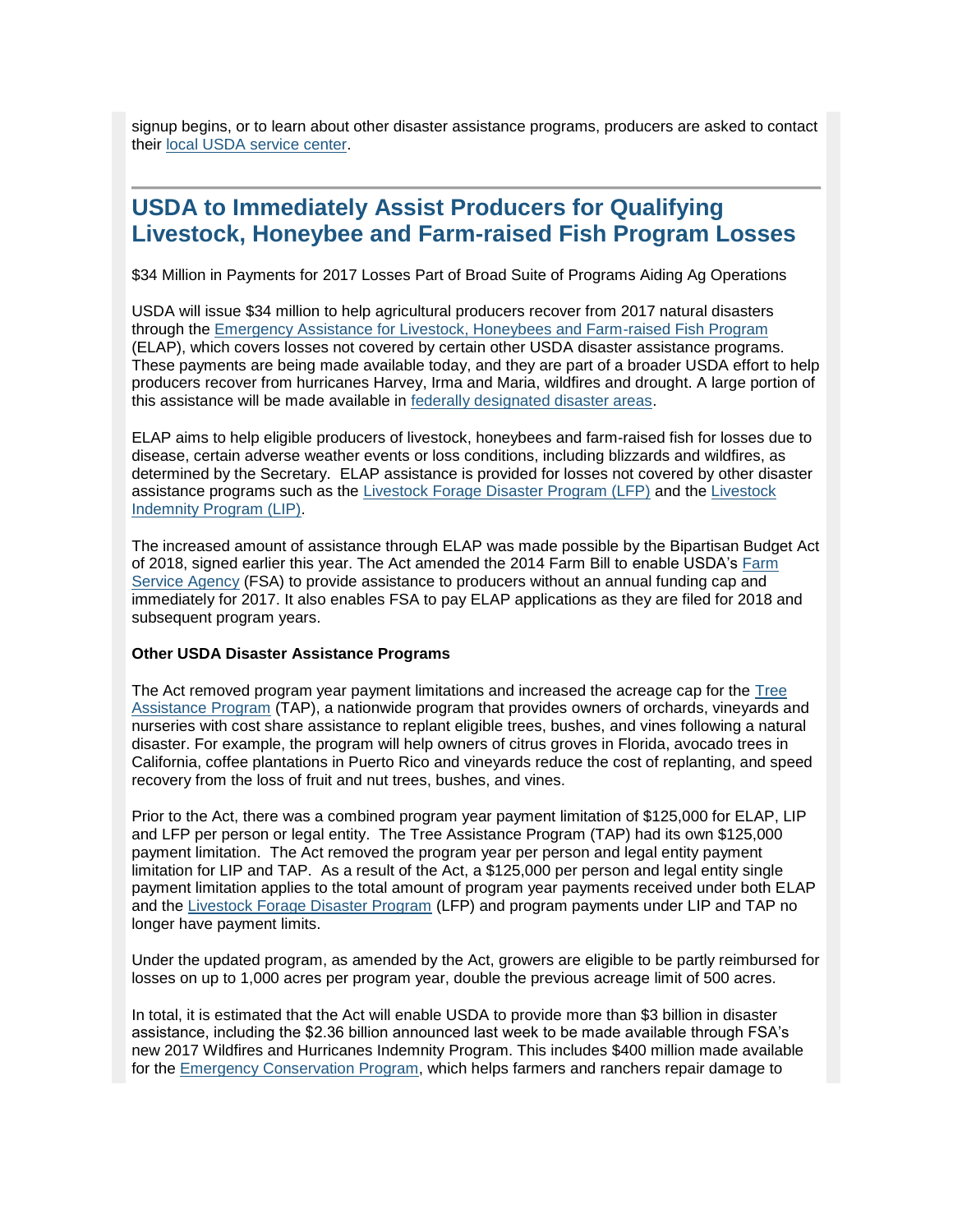farmlands caused by natural disasters. As signups across the country are completed, additional applications will be funded.

According to the U.S. National Oceanic and Atmospheric Administration (NOAA), the United States was impacted by 16 separate billion-dollar disaster events in 2017 including: three tropical cyclones, eight severe storms, two inland floods, a crop freeze, drought and wildfire. More than 25 million people – almost eight percent of the population – were affected by major disasters. From severe flooding in Puerto Rico and Texas to mudslides and wildfires in California, major natural disasters caused catastrophic damages, with an economic impact totaling more than \$300 billion.

#### **For Assistance**

Producers with operations impacted by natural disasters and diseases in 2018 are encouraged to contact their [local USDA service center](https://www.farmers.gov/service-locator?field_counties_served_target_id=All) to apply for assistance through ELAP, TAP, LIP and LFP. Producers with 2017 ELAP claims need to take no action as FSA will begin paying those claims today.

### <span id="page-4-0"></span>**Livestock Inventory Records**

Producers are reminded to keep updated livestock inventory records. These records are necessary in the event of a natural disaster.

When disasters strike, the USDA Farm Service Agency (FSA) can assist producers who suffered excessive livestock death losses and grazing or feed losses due to eligible natural disasters.

To participate in livestock disaster assistance programs, producers will be required to provide verifiable documentation of death losses resulting from an eligible adverse weather event and must submit a notice of loss to their local FSA office within 30 calendar days of when the loss of livestock is apparent. For grazing or feed losses, producers must submit a notice of loss to their local FSA office within 30 calendar days of when the loss is apparent and should maintain documentation and receipts.

Producers should record all pertinent information regarding livestock inventory records including:

- Documentation of the number, kind, type, and weight range of livestock
- Beginning inventory supported by birth recordings or purchase receipts;

For more information on documentation requirements, contact your local FSA office.

## <span id="page-4-1"></span>**Still Time to be Counted in the 2017 Census of Agriculture**

#### **NASS to follow-up with producers who have not yet responded**

Farmers and ranchers still have time to be counted in the 2017 Census of Agriculture, according to the U.S. Department of Agriculture's (USDA) National Agricultural Statistics Service (NASS). Although the first deadline has just passed, NASS will continue to accept Census information through the spring to get a complete and accurate picture of American agriculture that represents all farmers and ranchers.

Federal law mandates that everyone who received the 2017 Census of Agriculture questionnaire complete it and return it even if not currently farming. NASS will continue to follow-up with producers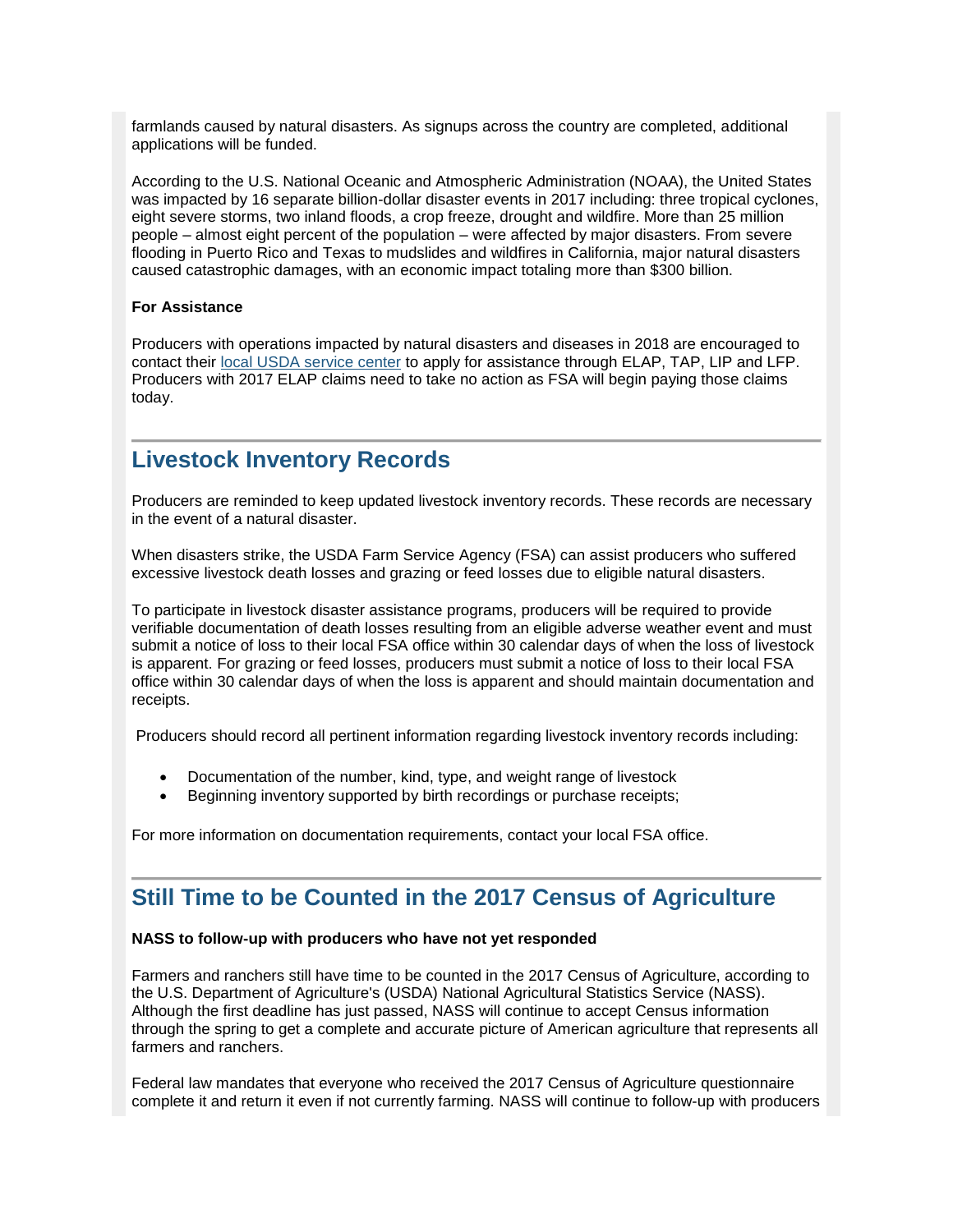through the spring with mailings, phone calls, and personal visits. To avoid these additional contacts, farmers and ranchers are encouraged to complete their Census either online at [www.agcounts.usda.gov](http://www.agcounts.usda.gov/) or by mail as soon as possible. Responding online saves time by skipping sections that do not apply and automatically calculating totals. The online questionnaire is accessible on desktops, laptops, and mobile devices.

For more information about the 2017 Census of Agriculture, visit [www.agcensus.usda.gov.](https://www.agcensus.usda.gov/) For questions or assistance filling out the Census, call toll-free (888) 424-7828.

## <span id="page-5-0"></span>**2018 Acreage Reporting Dates**

In order to comply with FSA program eligibility requirements, all producers are encouraged to visit their local County FSA office to file an accurate crop certification report by the applicable deadline.

The following acreage reporting dates are applicable for Georgia:

| May 15, 2018       | Sweet Corn (Planted 8/26-5/15), Tobacco, Tomatoes (Planted 8/16-4/5) |
|--------------------|----------------------------------------------------------------------|
| July 15, 2018      | All other Crops                                                      |
| August 15, 2018    | Tomatoes (Planted 7/1-8/15)                                          |
| September 15, 2018 | Sweet Corn (Planted 7/15-8/25)                                       |
| October 15, 2018   | Cabbage (Planted 7/16-9/30)                                          |
|                    |                                                                      |

The following exceptions apply to the above acreage reporting dates:

- If the crop has not been planted by the above acreage reporting date, then the acreage must be reported no later than 15 calendar days after planting is completed.
- If a producer acquires additional acreage after the above acreage reporting date, then the acreage must be reported no later than 30 calendar days after purchase or acquiring the lease. Appropriate documentation must be provided to the county office.
- If a perennial forage crop is reported with the intended use of "cover only," "green manure," "left standing," or "seed," then the acreage must be reported by July 15.

Noninsured Crop Disaster Assistance Program (NAP) policyholders should note that the acreage reporting date for NAP covered crops is the earlier of the dates listed above or 15 calendar days before grazing or harvesting of the crop begins.

## <span id="page-5-1"></span>**USDA Helps Cotton Producers Maintain, Expand Domestic Market**

The U.S. Department of Agriculture (USDA) is taking action to assist cotton producers through a Cotton Ginning Cost Share (CGCS) program in order to expand and maintain the domestic marketing of cotton.

The sign-up period for the CGCS program runs from March 12, 2018, to May 11, 2018.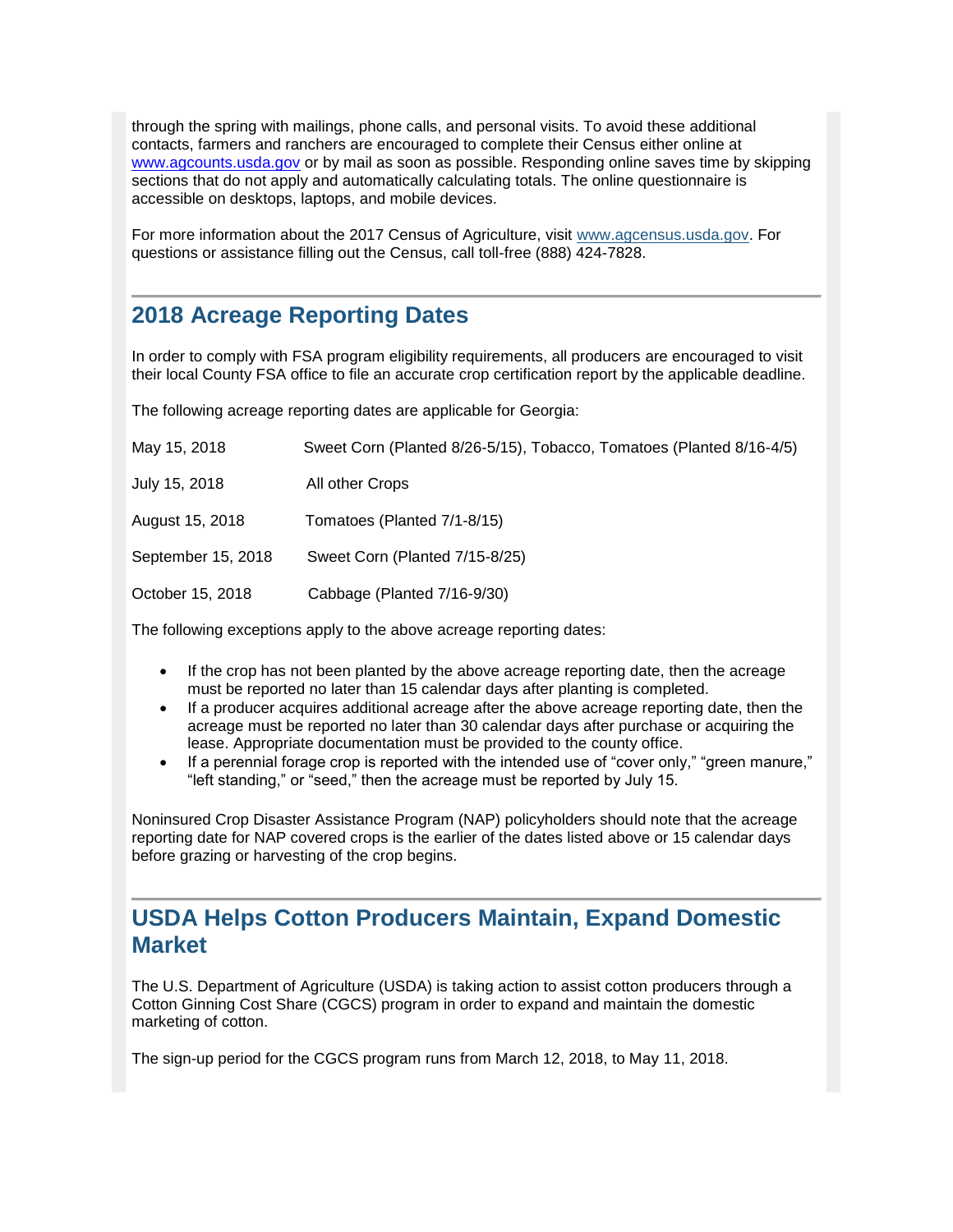Under the program, which is administered by the Farm Service Agency (FSA), cotton producers may receive a cost share payment, which is based on a producer's 2016 cotton acres reported to FSA multiplied by 20 percent of the average ginning cost for each production region.

The CGCS payment rates for each region of the country are:

| Region    | <b>States</b>                           | <b>Cost of Ginning</b> | <b>CGCS Payment Rate</b> |
|-----------|-----------------------------------------|------------------------|--------------------------|
|           |                                         | Per Acre               |                          |
| Southeast | Alabama, Florida, Georgia               |                        |                          |
|           | N. Carolina, S. Carolina, Virginia      | \$116.05               | \$23.21                  |
| Mid-South | Arkansas, Illinois, Kentucky, Louisiana |                        |                          |
|           | Missouri, Mississippi, Tennessee        | \$151.97               | \$30.39                  |
| Southwest | Kansas, Oklahoma, Texas                 | \$98.26                | \$19.65                  |
| West      | Arizona, California, New Mexico         | \$240.10               | \$48.02                  |

CGCS payments are capped at \$40,000 per producer. To qualify for the program, cotton producers must meet conservation compliance provisions, be actively engaged in farming and have adjusted gross incomes not exceeding \$900,000. FSA will mail letters and pre-filled applications to all eligible cotton producers.

The program was established under the statutory authority of the Commodity Credit Corporation Charter Act.

To learn more about the CGCS program, visit [www.fsa.usda.gov/cgcs](http://www.fsa.usda.gov/cgcs) or contact a local FSA county office. To find your local FSA county office, visit the USDA's new website: [https://www.farmers.gov/.](https://www.farmers.gov/)

## <span id="page-6-0"></span>**CRP Participants Must Maintain Approved Cover on Acreages Enrolled in CRP and Farm Programs**

Conservation Reserve Program (CRP) participants are responsible for ensuring adequate, approved vegetative and practice cover is maintained to control erosion throughout the life of the contract after the practice has been established. Participants must also control undesirable vegetation, weeds (including noxious weeds), insects and rodents that may pose a threat to existing cover or adversely impact other landowners in the area.

All CRP maintenance activities, such as mowing, burning, disking and spraying, must be conducted outside the primary nesting or brood rearing season for wildlife, which for Georgia is April 1 through August 31. However, spot treatment of the acreage may be allowed during the primary nesting or brood rearing season if, left untreated, the weeds, insects or undesirable species would adversely impact the approved cover. In this instance, spot treatment is limited to the affected areas in the field and requires County Committee approval prior to beginning the spot treatment. The County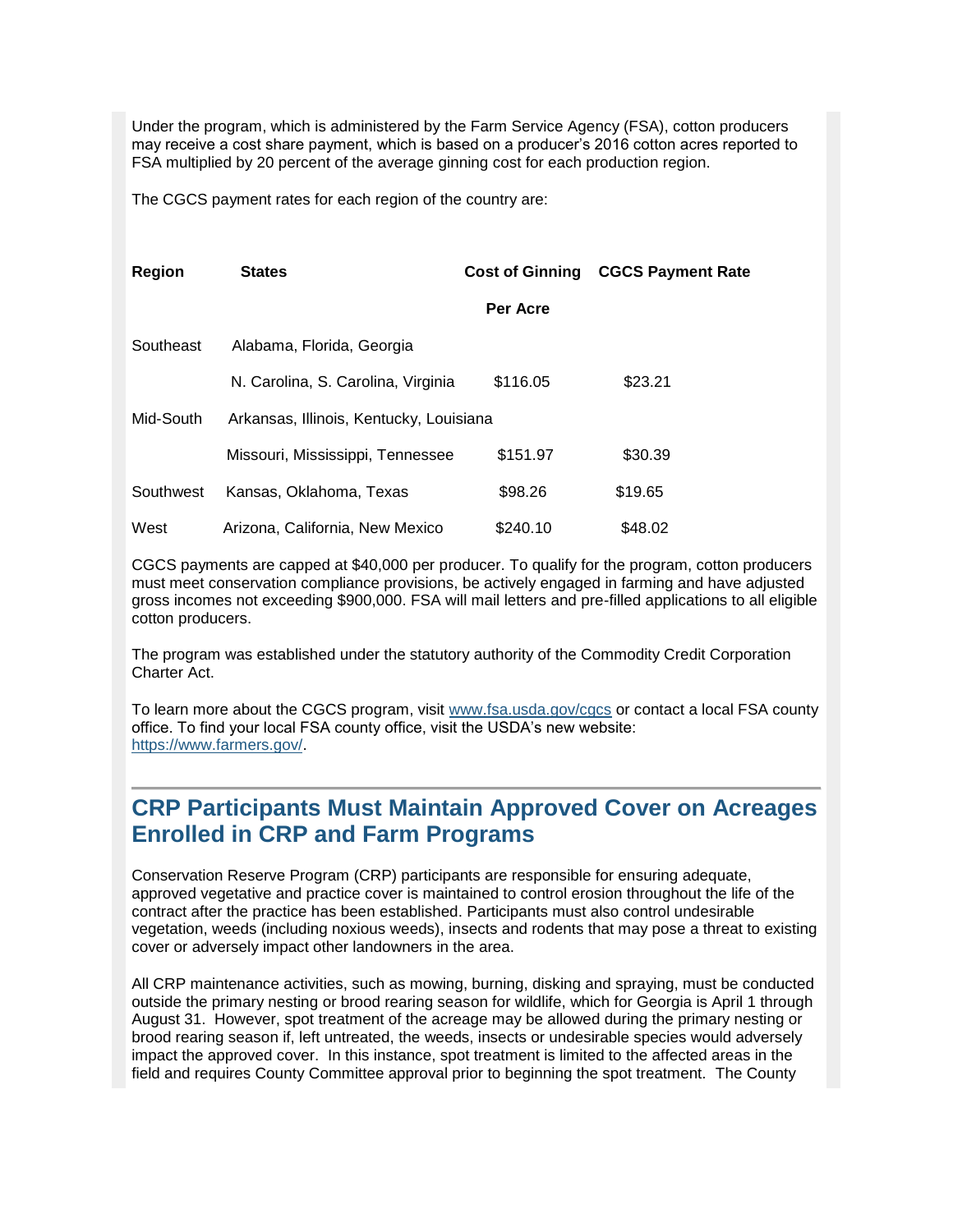Committee will consult with NRCS to determine if such activities are needed to maintain the approved cover.

Annual mowing of CRP for generic weed control, or for cosmetic purposes, is prohibited at all times.

## <span id="page-7-0"></span>**Maintaining Good Credit History**

Farm Service Agency (FSA) Farm Loan programs require that applicants have a satisfactory credit history. A credit report is requested for all FSA direct farm loan applicants. These reports are reviewed to verify outstanding debts, if bills are paid timely and to determine the impact on cash flow.

Information found on a customer's credit report is strictly confidential and is used only as an aid in conducting FSA business.

Our farm loan staff will discuss options with you if you have an unfavorable credit report and will provide a copy of your report. If you dispute the accuracy of the information on the credit report, it is up to you to contact the issuing credit report company to resolve any errors or inaccuracies.

There are multiple ways to remedy an unfavorable credit score.

- Make sure to pay bills on time. Setting up automatic payments or automated reminders can be an effective way to remember payment due dates.
- Pay down existing debt.
- Keep your credit card balances low.
- Avoid suddenly opening or closing existing credit accounts.

FSA's farm loan staff will guide you through the process, which may require you to reapply for a loan after improving or correcting your credit report.

For more information on FSA farm loan programs, visit [www.fsa.usda.gov.](http://www.fsa.usda.gov/)

## <span id="page-7-1"></span>**USDA Announces Streamlined Guaranteed Loans and Additional Lender Category for Small-Scale Operators**

Options Help More Beginning, Small and Urban Producers Gain Access to Credit

The U.S. Department of Agriculture (USDA) announced the availability of a streamlined version of USDA guaranteed loans, which are tailored for smaller scale farms and urban producers. The program, called EZ Guarantee Loans, uses a simplified application process to help beginning, small, underserved and family farmers and ranchers apply for loans of up to \$100,000 from USDAapproved lenders to purchase farmland or finance agricultural operations.

A new category of lenders will join traditional lenders, such as banks and credit unions, in offering USDA EZ Guarantee Loans. Microlenders, which include Community Development Financial Institutions and Rural Rehabilitation Corporations, will be able to offer their customers up to \$50,000 of EZ Guaranteed Loans, helping to reach urban areas and underserved producers. Banks, credit